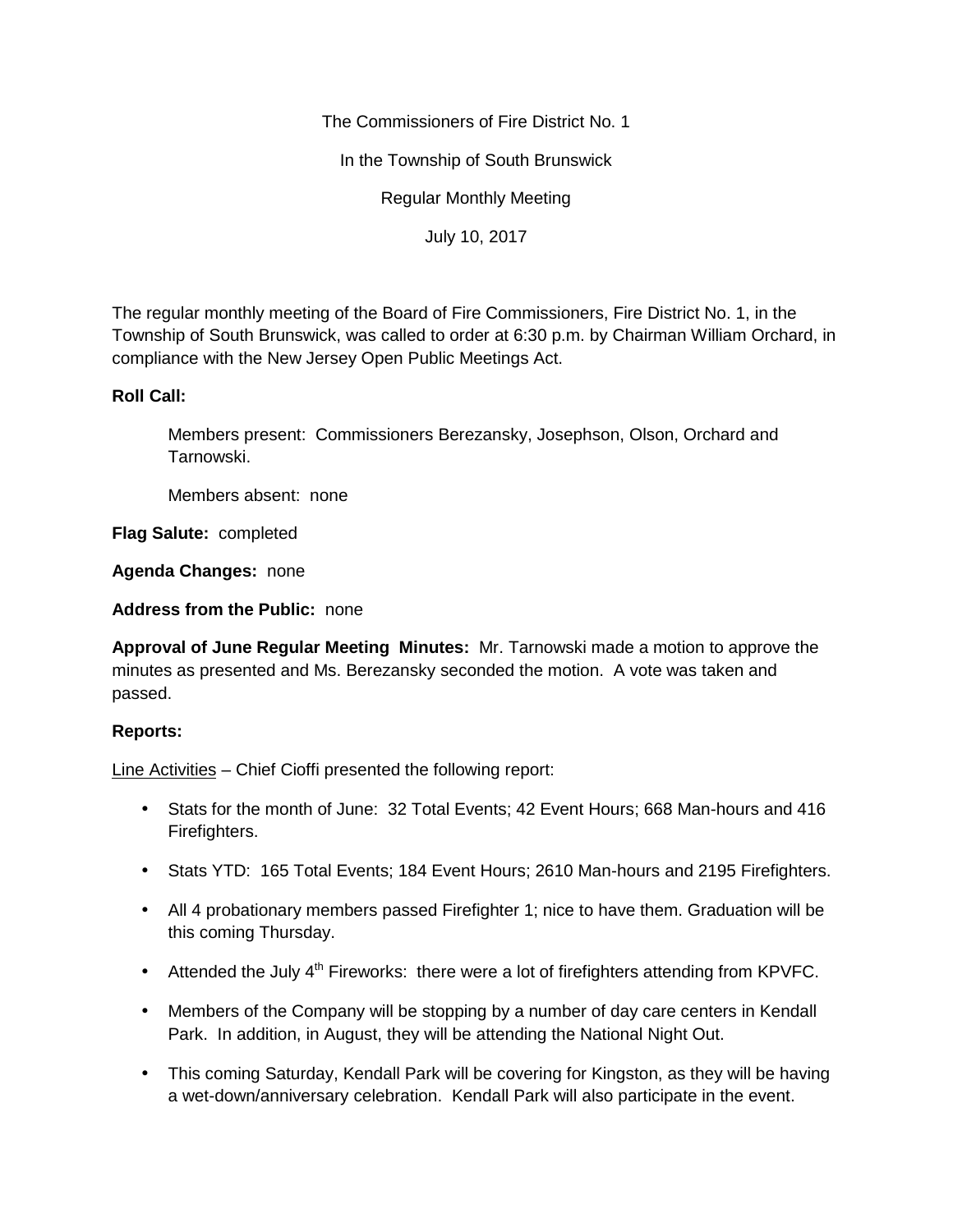Vice President's Report – Standing in, Mr. Rosenberg questioned when the budget process would begin. Mr. Orchard said the Board will begin looking at the 2018 Budget in September. It was noted that work on replacing Truck 222 will begin in 2018, with purchase to be in 2019.

Treasurer's Report/Voucher List – Ms. Berezansky presented the report (file copy attached). After review of the List, Mr. Tarnowski made a motion to accept the Voucher List as presented and Mr. Josephson seconded the motion. A vote was taken and passed.

Secretary's Report – Mr. Olson had nothing to report.

Fire Coordinator's Report – Mr. Perez reported the following:

- 1. The Ladder Truck and Rescue Truck went out for their preventive maintenance program; both had minor issues.
- 2. All the SCVA were pressure tested.
- 3. Hose testing was done; one 2 1/2inch piece of hose, which was not bad for the year.
- 4. A Fire Inspector retired last week and likely there will be a promotion from within. Also, the Fire Marshall is retiring in January.
- 5. The curbing on a new development on Route 27 is not able to handle the Ladder Truck. Mr. Laird looked into the issue and was assured that the curbing on one side of the road would be a flat curb.

Chairman's Report – Mr. Orchard had nothing to report.

Standing Committee Reports –

*Fire Company Liaison* – nothing to report.

*Rescue Squad Liaison* - nothing to report.

*Public Relations* – the website is good and the Open House will be coming up.

*State Association* – the next meeting will be in Wildwood.

*Insurance* – all is good.

**Unfinished Business:** none

**New Business:** none